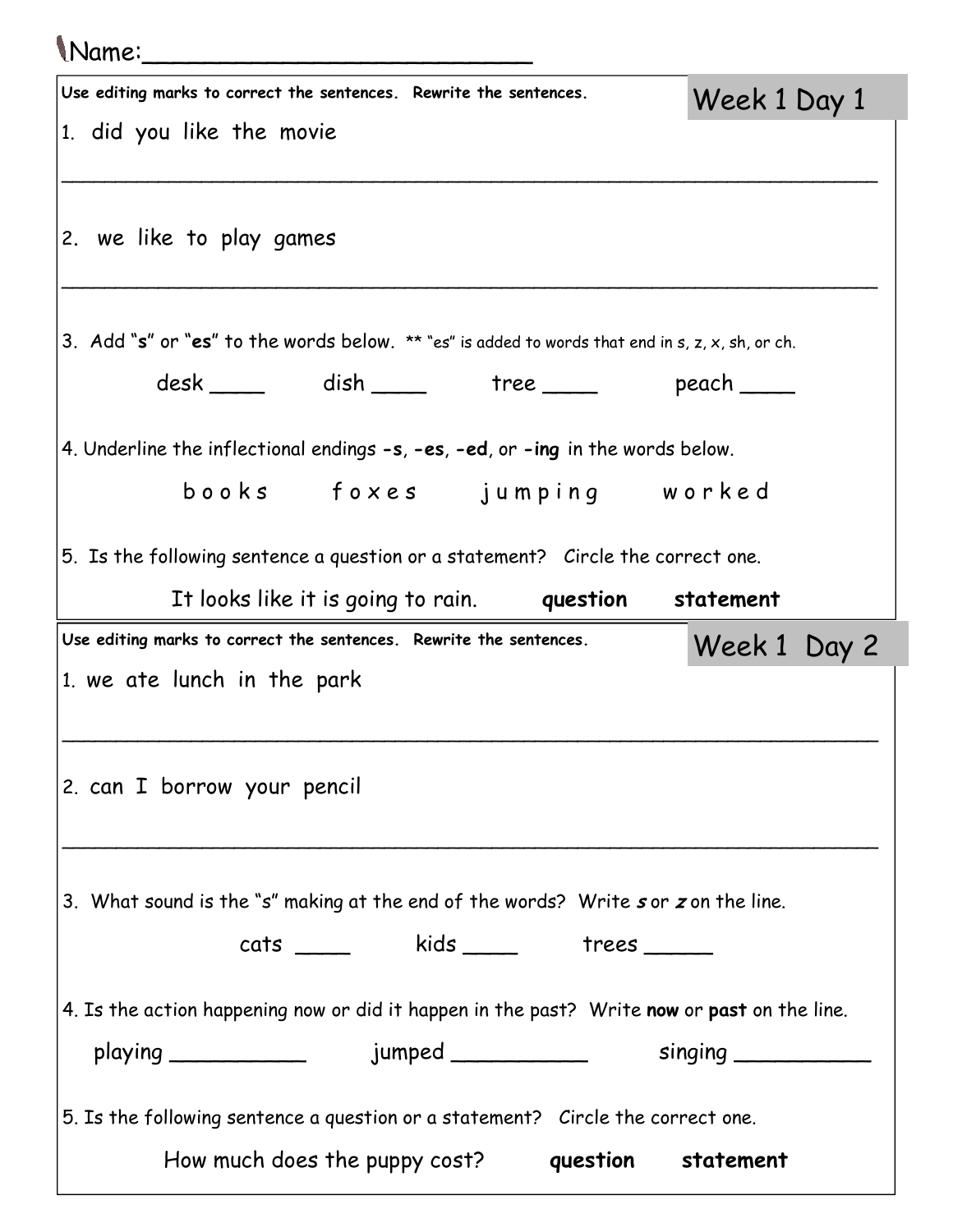| <i>Name:</i>                                                                                |              |  |
|---------------------------------------------------------------------------------------------|--------------|--|
| Use editing marks to correct the sentences. Rewrite the sentences.                          | Week 1 Day 3 |  |
| 1. a dog was walking down the street                                                        |              |  |
| 2. what is your name                                                                        |              |  |
| 3. Circle the plural (more than one) nouns below.                                           |              |  |
| forks chair hall porches window                                                             | buses        |  |
| 4. Underline the inflectional endings -s, -es, -ed, or -ing in the words below.             |              |  |
| looked boxes books wanting                                                                  |              |  |
| 5. Is the following sentence a question or a statement? Circle the correct one.             |              |  |
| How did you do that? question statement                                                     |              |  |
| Use editing marks to correct the sentences. Rewrite the sentences.                          | Week 1 Day 4 |  |
| 1. three girls played tag at recess                                                         |              |  |
|                                                                                             |              |  |
| 2. who is that man                                                                          |              |  |
|                                                                                             |              |  |
| 3. What sound is the "s" making at the end of the words? Write s or z on the line.          |              |  |
| dogs _____ pets ____ hills _____                                                            |              |  |
| 4. Is the action happening now or did it happen in the past? Write now or past on the line. |              |  |
|                                                                                             |              |  |
| 5. Is the following sentence a question or a statement? Circle the correct one.             |              |  |
| We were late for school today. question statement                                           |              |  |